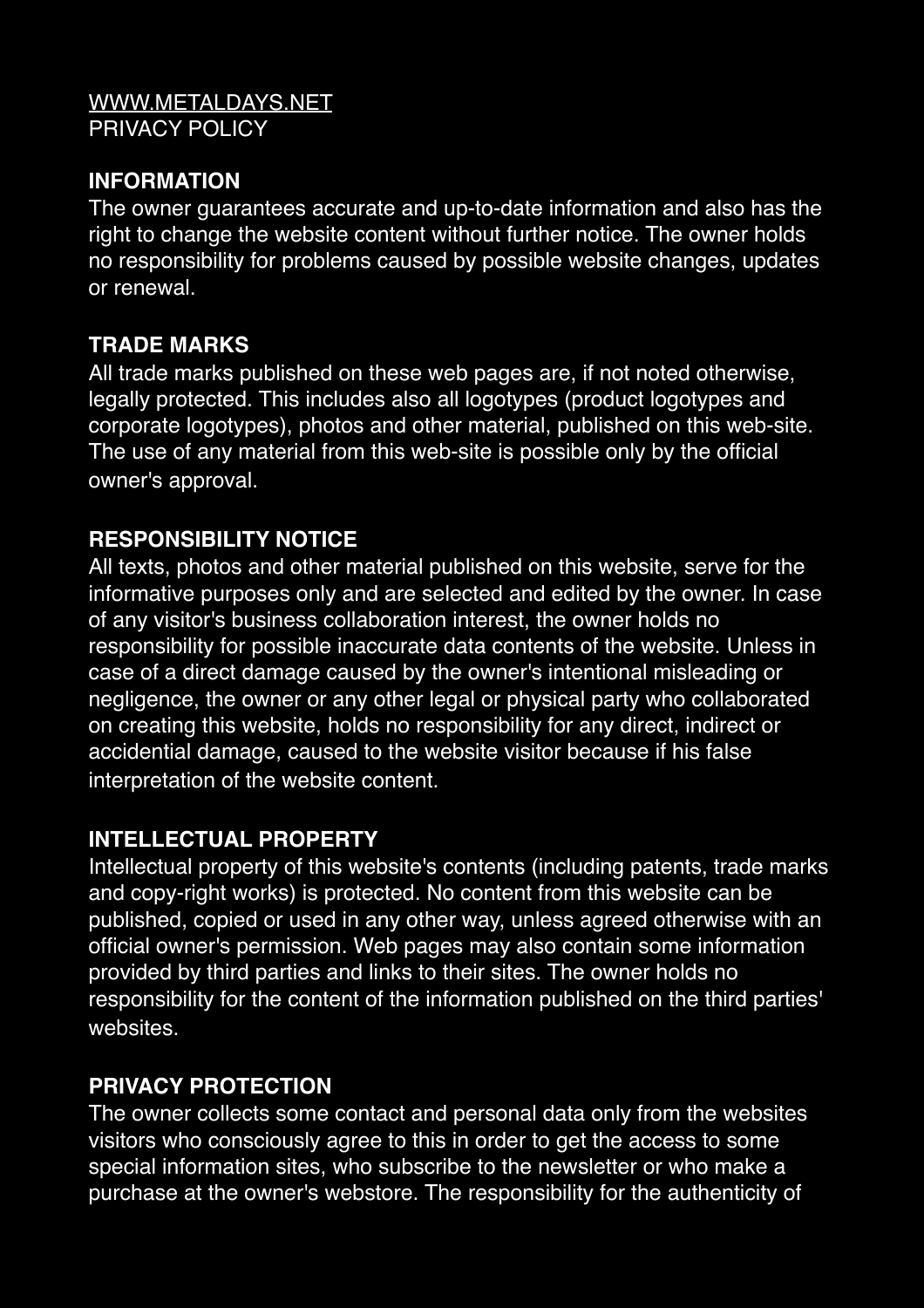the personal data and other contact information is subject to the visitor. Personal data will be used solely for use of contacting the visitor when needed. Personal data will not be used for any other purposes and will not be forwarded to any third parties. IP adress can be used for the purpose of determining any problems with the server, but only if this is specially requested by the visitor.

## **WEBSTORES**

This website contains links to some third party's webstores. The owner holds no responsibility for the contents of these webstores and its store policies.

### **PHOTOGRAPHY**

The festival visitor agrees to be photographed and recorded in video and audio, as part of the audience, without any limitations. The visitor also agrees, that those pictures as well as audio and video recordings may be used for festival promotion without any limitation, free of charges. **COOKIES**

A cookie, is a small piece of data sent from a website and stored in a user's browser while a user is browsing a website. When the user browses the same website in the future, the data has been stored and the cookie is sent back to the website by the browser to notify the website of the user's previous activity. Cookies were designed to be a reliable mechanism for websites to remember the state of the website or activity the user had taken in the past. We do not use cookies to store any personal information.

#### **This website is using the following cookies:**

SESSION COOKIE: used to enhance user experience and remembering selections in user forms and user settings.

FACEBOOK COOKIES: used for integration and use of Facebook social plugins.

LANGUAGE COOKIE: cookie used for storing user language selection. COOKIE for remembering the user selection regarding the use of cookies.

#### **PERSONAL DATA PROTECTION POLICY**

The Controller of the personal data and contact details

This policy applies to the processing (use) of any personal data by MH Music Holiday GmbH (controller) or performed on behalf of the controller.

Information about the controller:

MH Music Holiday GmbH

Rosentalerstr.189

9020 Klagenfurt am Wörthersee

Austria

What personal data are being processed?

Basic contact details (name, surname, telephone number, e-mail address);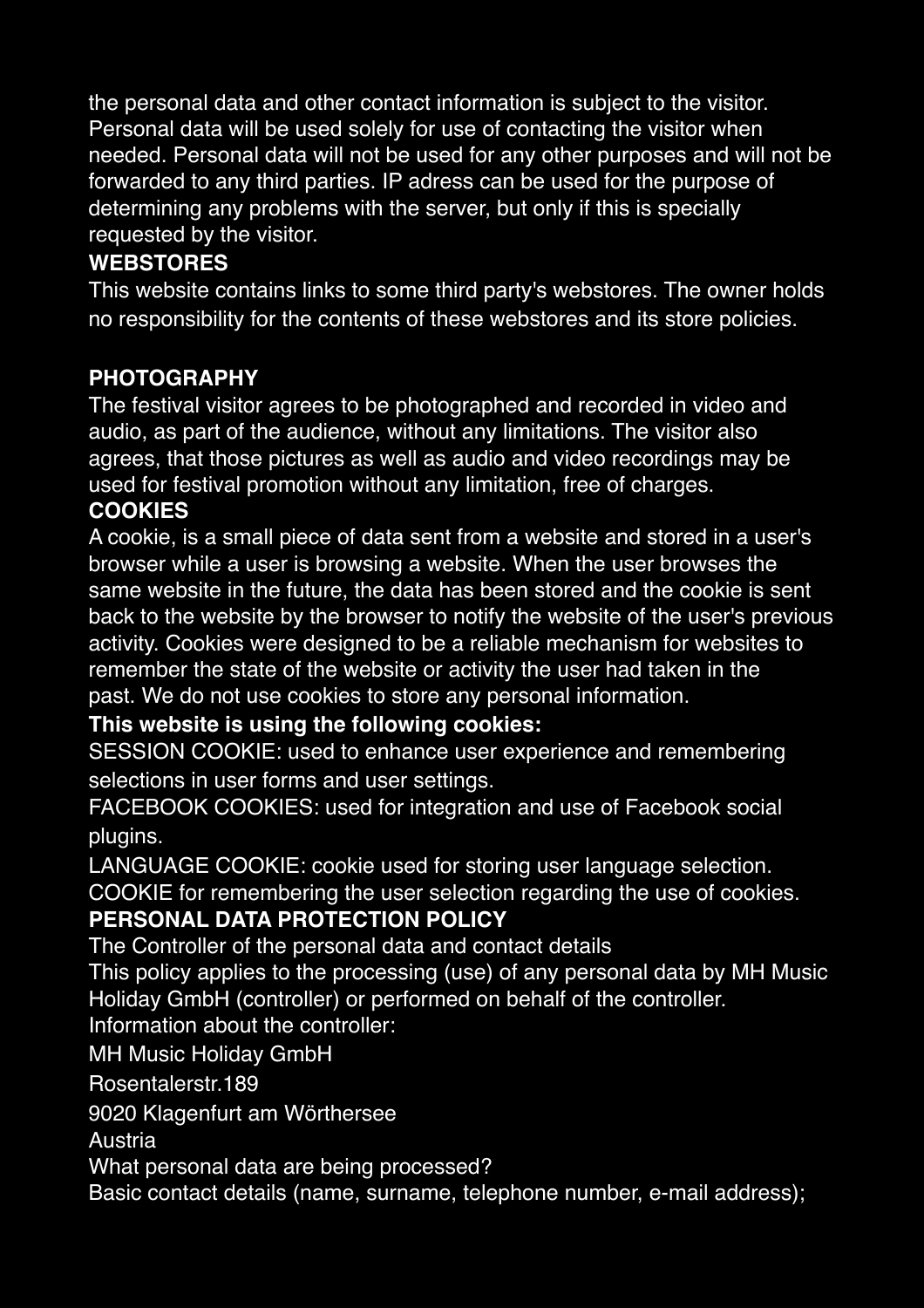- Information about using our web pages (clicks on links, time spent), and response information to our emails (if the message has been opened, to which links you clicked);

The legal basis for the processing of personal data

We may process your personal data on the following legal bases:

- when necessary for the fulfilment of our legal obligations (e.g. issuing invoices for the service provided);

- when the processing of your personal data is necessary for the conclusion and fulfilment of a contract that you have concluded with us or because you wanted from us an offer;

- when you gave a consent for the processing of your personal data for the specific purpose of the processing, whereby you are always entitled to withdraw the consent (e.g., for personalised information of our offer based on profiling);

- when we have a legitimate interest in processing your personal data (for example: when we send you an e-mail in case you write us an e-mail on our web page).

The purposes of the processing of personal data

We may use your personal information for one or more of the purposes:

- communicating with you regarding the provision of our services and responding to your inquiries;

- the conclusion of the contract and the fulfilment of the obligations arising from the concluded contract;

- commercial communications (sending e-mail, ordinary mail and SMS messages);

- commercial communications on the basis of tailored or individualized offers and messages, the creation of user profiles or classification into groups, each of which can receive commercial communications with different content.

When creating profiles, we monitor individuals' activity (such as the time that an individual spends on a particular content what content interests him in and an opening of e-mails) and the frequency and value of past purchases;

- to enforce any legal claims and to resolve disputes;

How long do we keep your personal data and what happens to them afterwards

We keep basic personal data all the time, as long as you have the status of our registered user on our web pages, you are subscribers to our newsletters,

... We keep your personal data which are processed on the basis of your consent permanently or until you withdraw this consent given by you. We keep data on invoices issued for 10 years from the issue. We will keep the data necessary for concluding and fulfilling the contract between you and us, for 5 years from the completion of the contract (delivery of goods). After the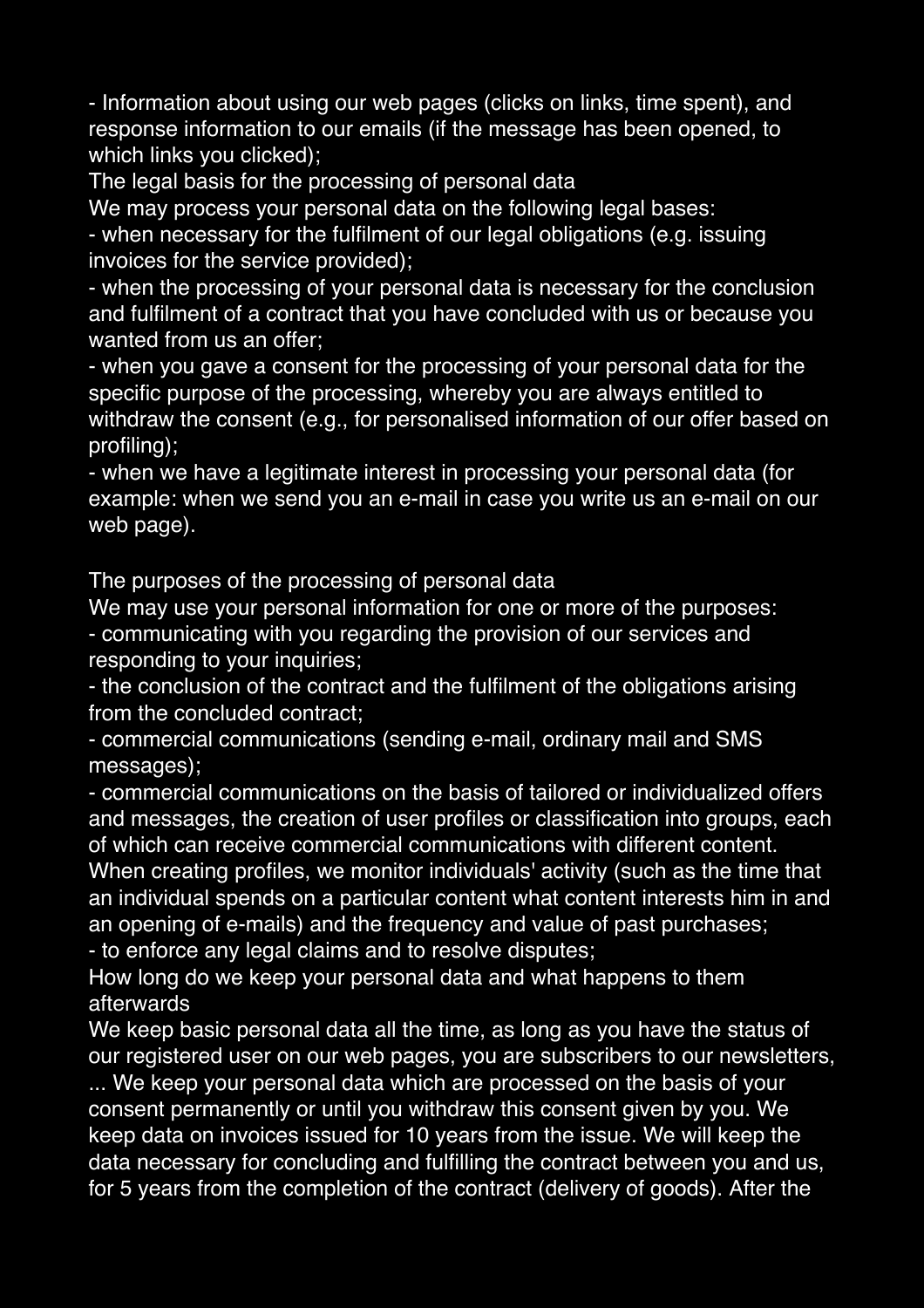expiry date, your personal information is effectively erased or anonymised, which means that we process them in such a way that they can no longer be associated with you or attributed to you.

Voluntariness of providing the data and consequences of not providing The provision of personal data is voluntary. You are not obliged to provide personal data to us, but if you do not provide them, you can not receive certain services or conclude contracts with us. Which data are such that their non-provision entail the stated consequences, we will indicate each time we obtain personal data from you.

#### Cookie settings

Who has access to your personal data

We do not transfer your personal data and allow third parties (outside of MH Music Holiday GmbH) to get acquainted with them, except for those who have a written contract with us, on the basis of which they perform certain tasks related to the processing of data and are obliged to comply with the legislation regarding the processing and protection of personal data (socalled Contractual processors). Contractual processors to whom we provide personal information are:

- marketing service providers;

- ISP providers,...

Contractual processors may process personal data only in the accordance with our instructions and may not process personal data for their own purposes. They are obliged, together with their employees, to protect the confidentiality of your personal data.

Contractual processors of personal data do not transfer to third countries (outside the Member States of European Economic Area - those are EU Member States and Iceland, Norway and Liechtenstein).

What kind of rights do you have regarding personal data, how can you withdraw consent for processing, and what are the consequences of withdrawal

You have the following rights regarding your personal data:

- the right to information about the processing of your personal data

- to access to personal data and the following information: processing purposes; types of personal data; users or categories of users to whom personal data have been or will be disclosed, in particular users in third countries or international organisations; the planned retention period of personal data or, if that is not possible, the criteria used to determine that period; the existence of automated decision-making, including the profiling and the reasons for it, as well as the importance and estimated consequences of such processing for you;

- to one (free of charge) copy of your personal data in a machine readable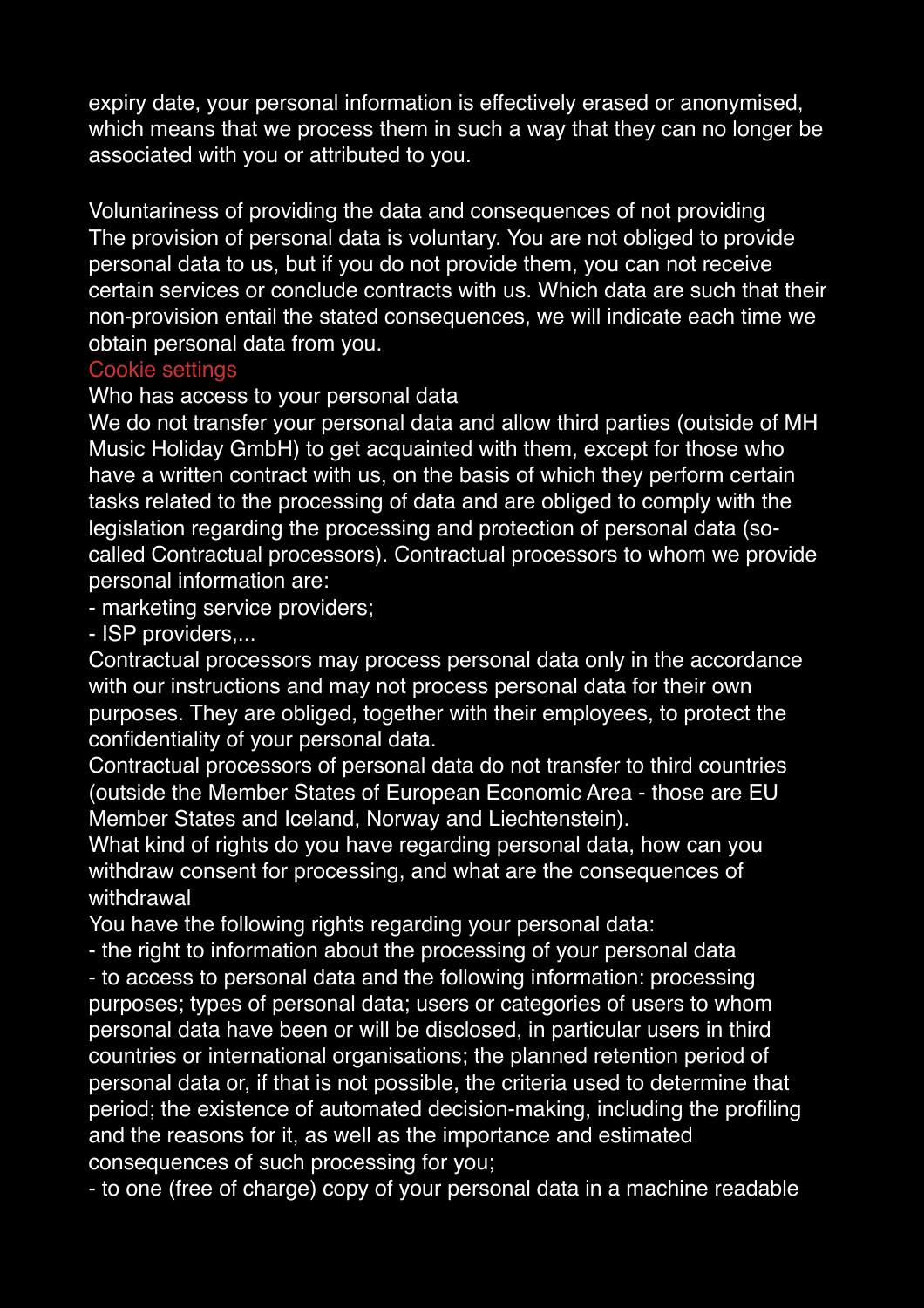format you specify yourself (if the request is provided by electronic means of communication and you do not request otherwise, the copy shall be provided in electronic form); for additional copies you request, we can charge a reasonable fee, taking into account the costs;

- to ask for correction of incorrect, inaccurate or incomplete personal data;

- to processing restrictions when:

**.** dispute the accuracy of personal data, for a period that allows us to verify the accuracy of personal data;

• the processing is illegal and you are against the deletion of your personal data, and request a restriction on their use instead;

■ we do not need personal data for processing purposes anymore, but you need them for establishment, exercise, or defence of legal claims;

- to deletion of all personal data (right to forget), if the conditions set out in Article 17 of the General Data Protection Regulation are fulfilled, and in particular when you withdraw the consent for the processing of personal data; - to the printout of personal data in a structured, widely used and machinereadable form, with the right to forward this information to another controller, without hindering you;

- to ceasing the use of personal data for direct marketing purposes, including the creation of profiles;

- to that you are not subject to a decision based solely on automated processing, including the creation of profiles if the conditions under Article 22 of the General Data Protection Regulation are met.

- the right to file an appeal against us with a Data Protection Authority ( Information Commissioner of the Republic of Slovenia, if you believe that the processing of your personal data violates the General Data Protection Regulation. You can find their contact details here: https://www.ip-rs.si/en/).

#### Procedure for exercising rights

You may address your requests regarding the exercise of rights in relation to personal data in writing to any contact listed at the top of this document under The Controller of the personal data and contact details.

For the purposes of reliable identification in the case of the exercise of rights in connection with personal data, we may require additional information from you, and we may only refuse to act if we prove that we can not reliably identify you.

At your request by which you exercise your rights in relation to personal data, we must respond without undue delay, and no later than one month after receiving your request.

More about GDPR regulation

What is GDPR?

GDPR is the acronym for General Data Protection Regulation, which